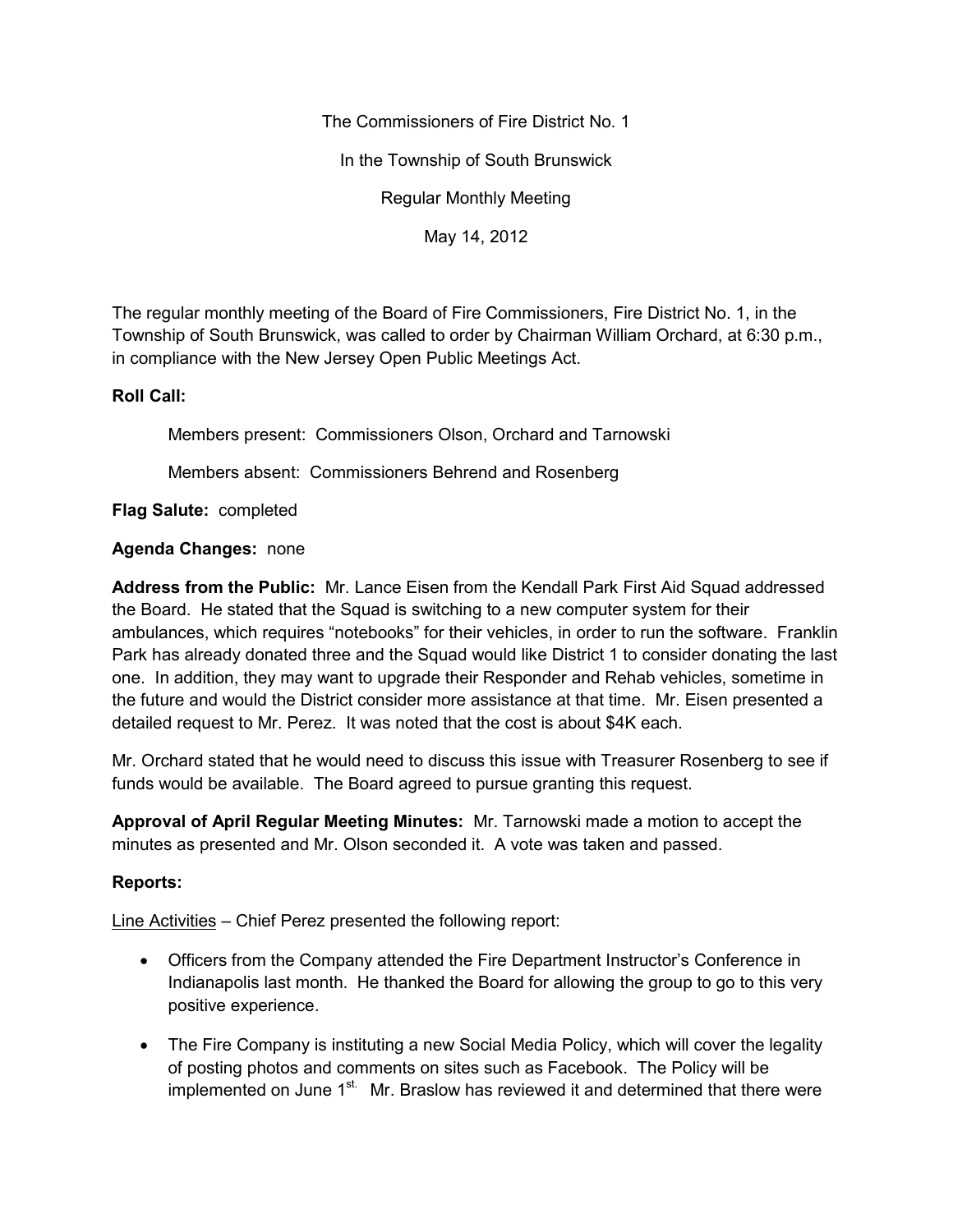no First Amendment issues. The Policy's main point is anything that gets posted must be reviewed by the Chief and the Company President (file copy attached).

- The Fire Company joined with Plainsboro Department at a drill at the new Princeton Medical Center.
- The Rescue Truck had a slight mechanical problem, which has been repaired and the Truck is up and running.
- Statistics for April: 18 calls, 2 drills, and 2 work details. Year-to-date: 78 fire calls.

President's Report – Mr. Corris reported that an ex-member (left for schooling) has returned as a probationary member. Otherwise, all is well.

Treasurer/Voucher List – Mr. Rosenberg was not present to explain the Treasurer's Report (file copy attached). Mr. Tarnowski made a motion to accept the Voucher List and Mr. Olson seconded it. A vote was taken and passed.

Secretary's Report – nothing to report.

Fire Coordinator's Report – Mr. Perez presented the following:

- Station 23 bay doors were not mounted correctly and need to be replaced; an estimate is forthcoming.
- There is a problem with the Vehicle Exhaust System on the Rescue Squad's side. This will be monitored the next few days.
- A micro switch on one of the vehicle ladder racks will be replaced.
- Mr. Perez met with ISO, who survey the area for the District's ratable costs. Everything went well. Future ratings will be as a District, not a Township. This could improve the rating.
- There was an accident at Station 23 which affected some lights and a tree. The tree has been removed; an insurance estimate is pending for the lights.

Chairman's Report – Mr. Orchard had nothing to report.

Standing Committee Reports –

*Fire Company Liaison –* no report.

*Rescue Squad Liaison –* Mr. Tarnowski nothing to report.

*Public Relations* – no report.

*State Association* – no report.

*Insurance –* Mr. Orchard reported that everything is fine.